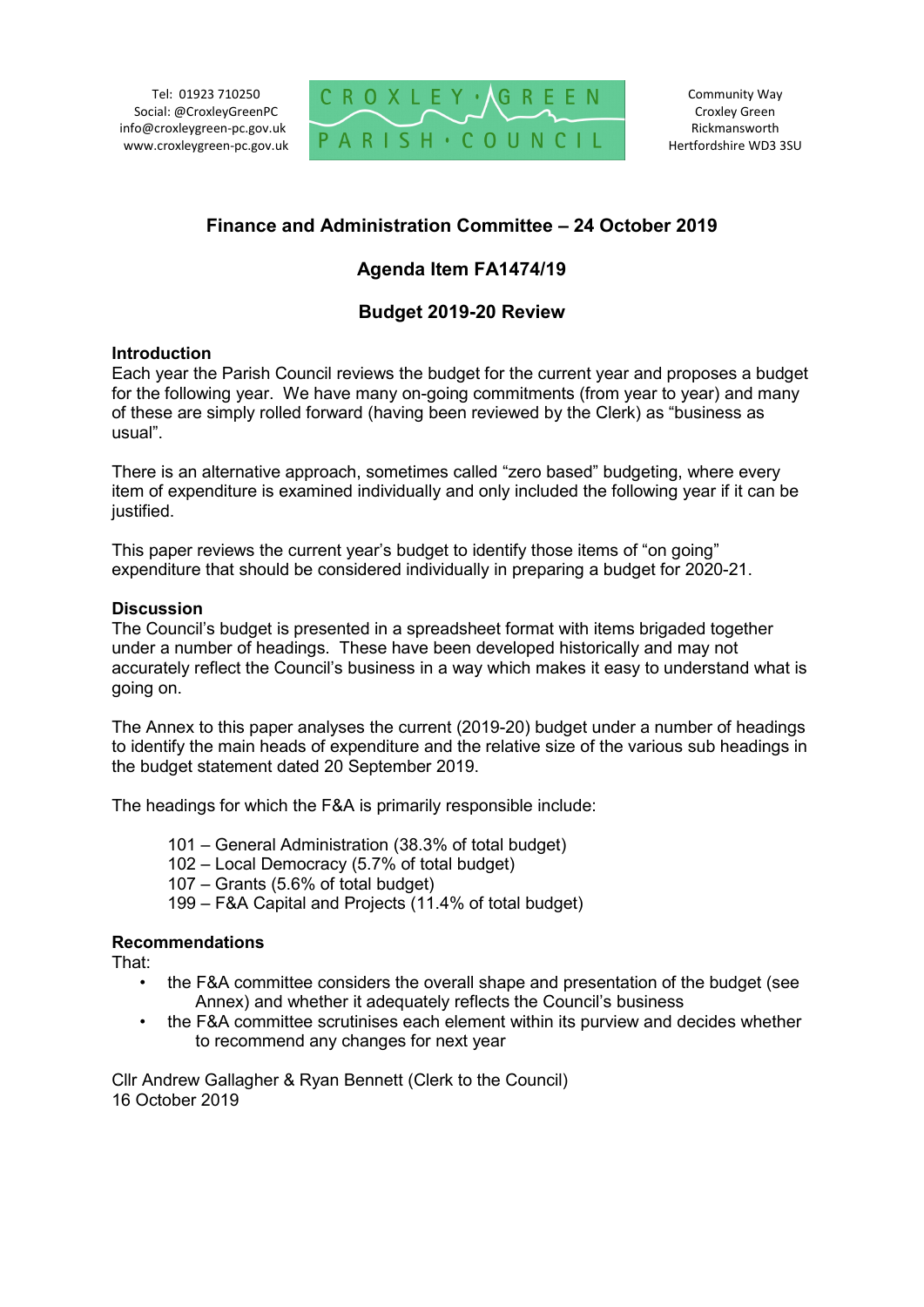### **ANNEX ANALYSIS OF CROXLEY GREEN PARISH COUNCIL BUDGET 2019-20**

### **POWERS AND DUTIES OF A PARISH COUNCIL**

In general a Parish Council has extensive powers (things it can do as a matter of choice) but few duties (things it must do as a matter of law). Therefore what a Parish Council actually does is something for the elected councillors to decide, in consultation with their electors, the ratepayers.

#### **FUNDING FOR A PARISH COUNCIL**

The funding for a Parish Council is mainly derived from the precept (a levy imposed as part of the Council tax on all the rateable residential properties within the Parish), any income generating activities undertaken by the Council and any grants or donations it can secure.

### **ACCOUNTING FOR A PARISH COUNCIL**

The Councillors are elected as representatives of their electors, to make decisions on their behalf, and therefore have a duty to report on their actions, particularly in regard to the expenditure of funds raised from ratepayers through the precept.

#### **HOW DO WE KNOW WHETHER WE ARE GIVING VALUE FOR MONEY?**

There are three main ways of measuring the performance of a public sector organisation:

- 1. Inputs (identifying what resources are dedicated to performing each activity)
- 2. Outputs (measuring anything is produced by each activity)
- 3. Outcomes (identifying what changes as a result of each activity)

The first is generally the easiest to measure (for example, how much money has been spent), the second depends on whether there are any measureable outputs from the activity (for example, the length of hedge trimmed) and the third is the hardest because few activities take place in isolation and it is difficult to work out which are direct outcomes, which are indirect outcomes and which are totally unrelated outcomes from any particular expenditure or action.

## **WHAT ARE WE SPENDING THE BUDGET ON THIS YEAR?**

The main budget heads can be ranked in descending order as below and illustrated in a pie chart (as below):

| £100,340 |
|----------|
| £76,950  |
| £36,148  |
| £17,700  |
| £20,505  |
| £18,070  |
| £16,760  |
| £11,700  |
| £7,500   |
| £6,900   |
| £1,600   |
| £1,500   |
| £1,000   |
| £316,673 |
|          |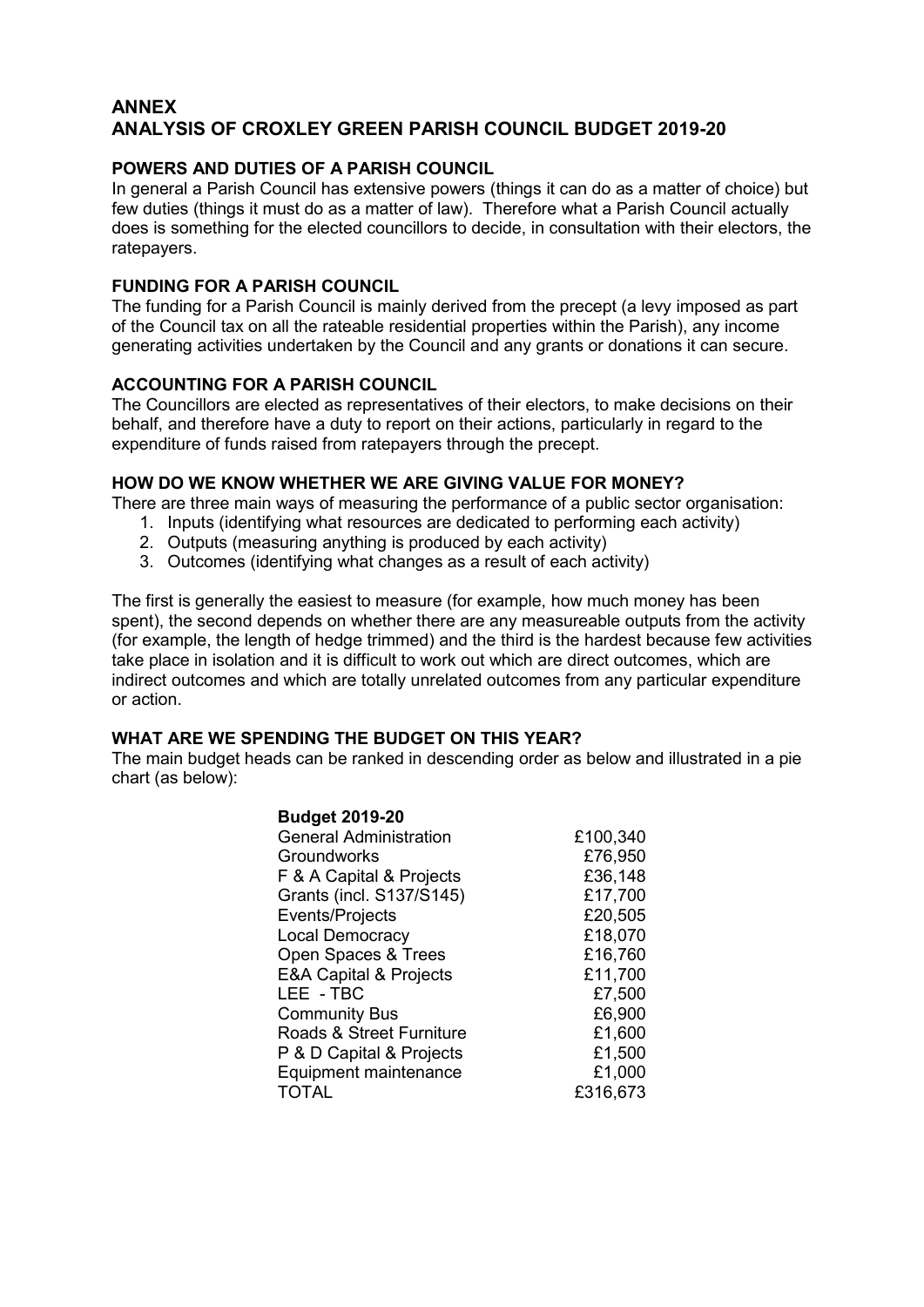

Put simply, there are three main blocks of expenditure:

- General administration (38.3%)
- Groundworks (25.4%)
- Everything else (44.0%)

## **GENERAL ADMINISTRATION**

The general administration budget heads can be listed (as below) and illustrated in a pie chart (as below).

| <b>General Administration 2019-20</b> |         |
|---------------------------------------|---------|
| Salaries & Wages                      | £76,000 |
| Training                              | £2,000  |
| Travel                                | £1,300  |
| Misc. Staff Costs                     | £400    |
| Health & Safety                       | £290    |
| <b>Recruitment Advertising</b>        | £2,000  |
| Courses / Conferences                 | £0      |
| Computer Software & IT                | £3,000  |
| Stationery etc.                       | £1,600  |
| Telephone & Fax                       | £2,050  |
| Light & Heat                          | £2,800  |
| <b>Water Rates</b>                    | £1,700  |
| Legal fees                            | £5,000  |
| <b>Consultancy Fees</b>               | £2,700  |
| Insurance                             | £4,500  |
| Data protection officer services      | £4,000  |
| Misc. Establishment Costs             | £1,500  |
| Bank charges                          | £1,100  |
| Audit fees - external                 | £1,000  |
| Audit fees - internal                 | £940    |
| <b>Accountancy fees</b>               | £900    |
| Rates                                 | £2,900  |
| Property maintenance                  | £2,000  |
| Janitorial                            | £1,400  |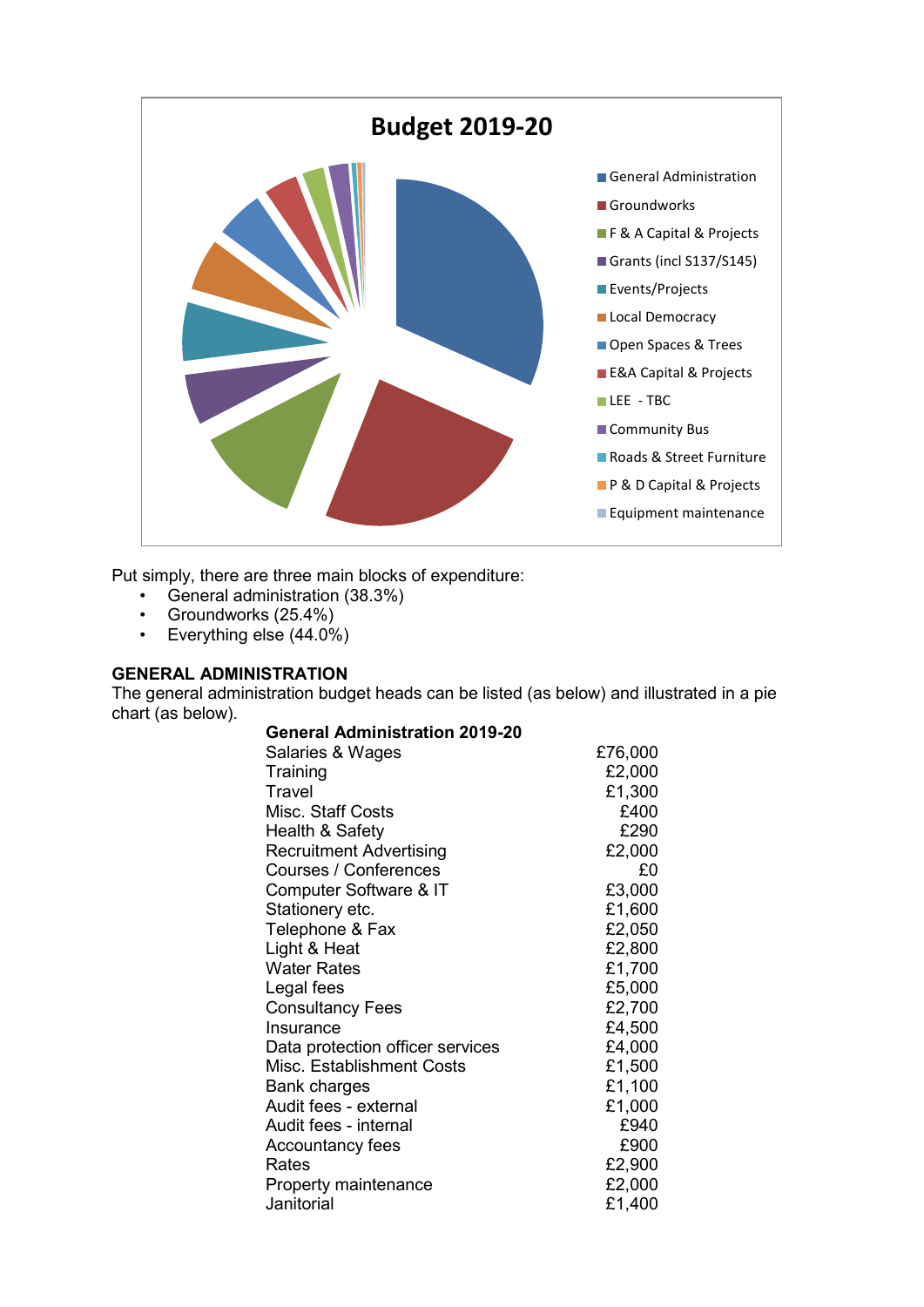



The main item of expenditure is salaries and wages, accounting for nearly two thirds of the budget (62.7%). The remaining 37.3% is divided under a large number of smaller items.

#### **GROUNDWORKS**

The groundworks budget heads can be listed as below and illustrated in a pie chart (as below)

## **Groundworks 2019-20**

Salaries & Wages Training

| £58,900 |        |
|---------|--------|
|         | £2,000 |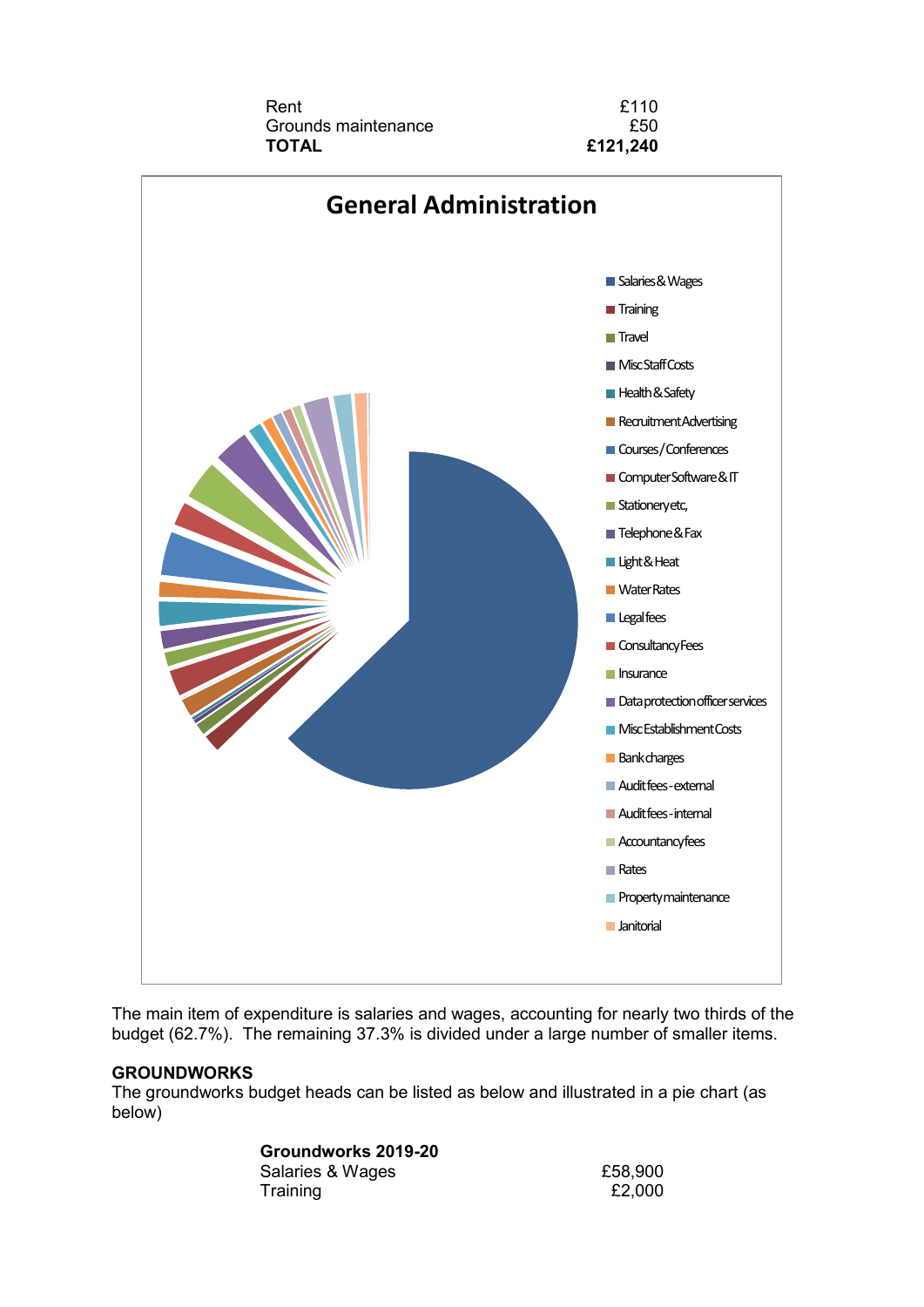| Misc. Staff Costs            | £750    |
|------------------------------|---------|
| Health & Safety              | £720    |
| <b>Protective Clothing</b>   | £400    |
| <b>Travel expenses</b>       | £100    |
| Grounds Maintenance          | £4,000  |
| <b>Property Maintenance</b>  | £510    |
| <b>Maintenance Contracts</b> | £2,000  |
| Water Rates                  | £750    |
| <b>Waste Disposal</b>        | £200    |
| Vehicle License & Insurance  | £1,950  |
| <b>Equipment Maintenance</b> | £1,500  |
| <b>Equipment Purchased</b>   | £1,300  |
| Maintenance - Tractor        | £1,100  |
| Fuel & Oil - LS08 WCP        | £1,300  |
| Maintenance - LS08 WCP       | £1,000  |
| Fuel & Oil - Groundworks     | £860    |
| Maintenance - Mower          | £500    |
| <b>Equipment Hire</b>        | £450    |
| Maintenance - Tractor        | £250    |
| <b>TOTAL</b>                 | £80,540 |